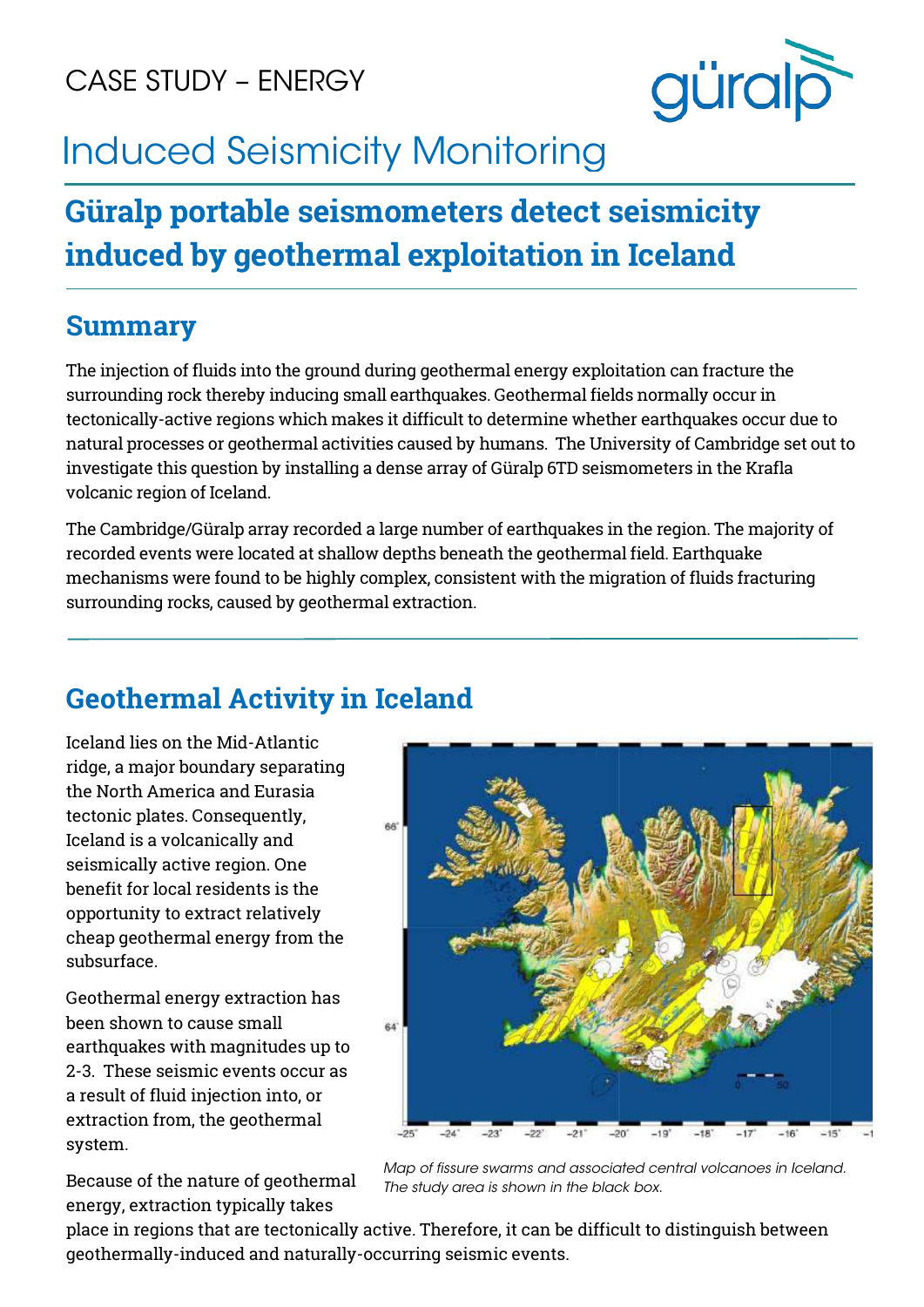## CASE STUDY – ENERGY



# Induced Seismicity Monitoring

The Krafla Power Station is a 60-Megawatt geothermal plant located within the Krafla volcano in Iceland. This region is an ideal natural laboratory to study the interplay between seismicity caused by geothermal extraction and natural earthquakes.

The national seismic monitoring network operated by the Iceland Meteorological office (IMO) is sparse in the Krafla area. Therefore, the University of Cambridge undertook a project to monitor the region in more detail

### **Güralp Solution**

The University of Cambridge deployed a dense array of 24 Güralp 6TD seismometers in the Krafla volcanic zone. Güralp 6TDs are one of the most robust and easily-deployable instruments on the market.

The masses do not require locking or unlocking during transportation, and data in the internal hard disk can be easily recovered to an external drive. The 6TDs used in the Krafla deployment had a frequency response of 30 s (0.03 Hz) to 100 Hz, ideal for local microseismic monitoring.



*The Güralp 6TD is a robust, portable seismometer designed for temporary installations.*

#### **Outcome**

The dense network located at Krafla detected many more events than were picked up by the IMO's permanent network, and provided more accurate hypocentral locations of the earthquakes. Over 3,000 events were detected in the 14 months of the array's operation.

Locations of these earthquakes show that most earthquakes are located beneath the Krafla caldera in the uppermost 2-3 km of the crust.

Inversion of earthquake focal mechanisms show that many seismic events have complex source mechanics. The presence of some implosive source mechanisms are consistent with fracturing due to fluid migration.



*Examples of two local earthquakes at Krafla recording by the seismic array. Red traces show vertical component data; blue are horizontal components. Waveforms are bandpass filtered between 2-20 Hz.*